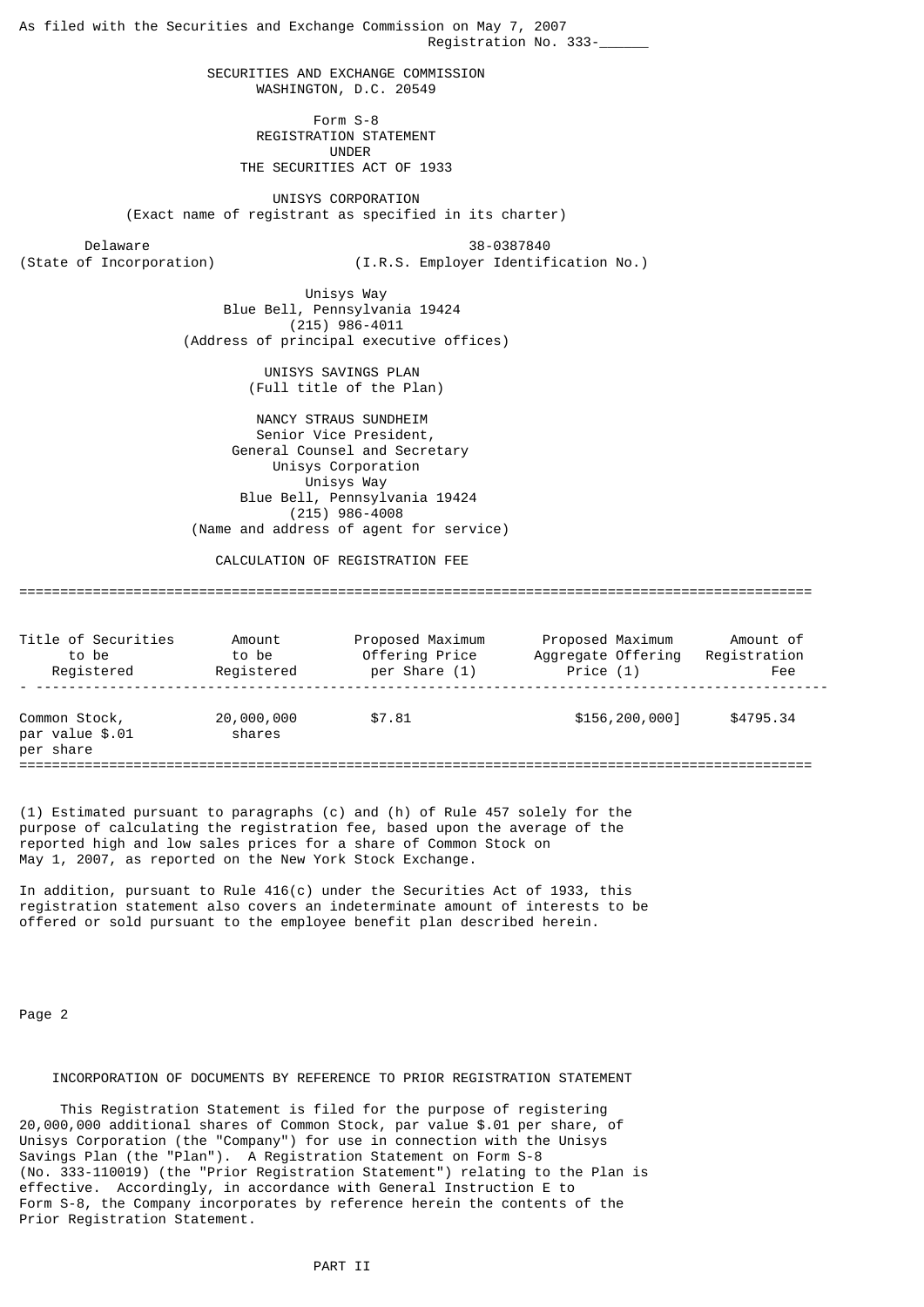Item 8. Exhibits

| Exhibit No. | Description                                                                                                                         |
|-------------|-------------------------------------------------------------------------------------------------------------------------------------|
| 5           | Opinion of Nancy Straus Sundheim, Esq. as to the legality<br>of the shares of Common Stock covered by the Registration<br>Statement |
| 23.1        | Consent of Ernst & Young LLP, Independent Registered Public<br>Accounting Firm                                                      |
| 23.2        | Consent of counsel (included in opinion filed as Exhibit<br>5)                                                                      |
| 24          | Power of Attorney (included on the signature page hereof)                                                                           |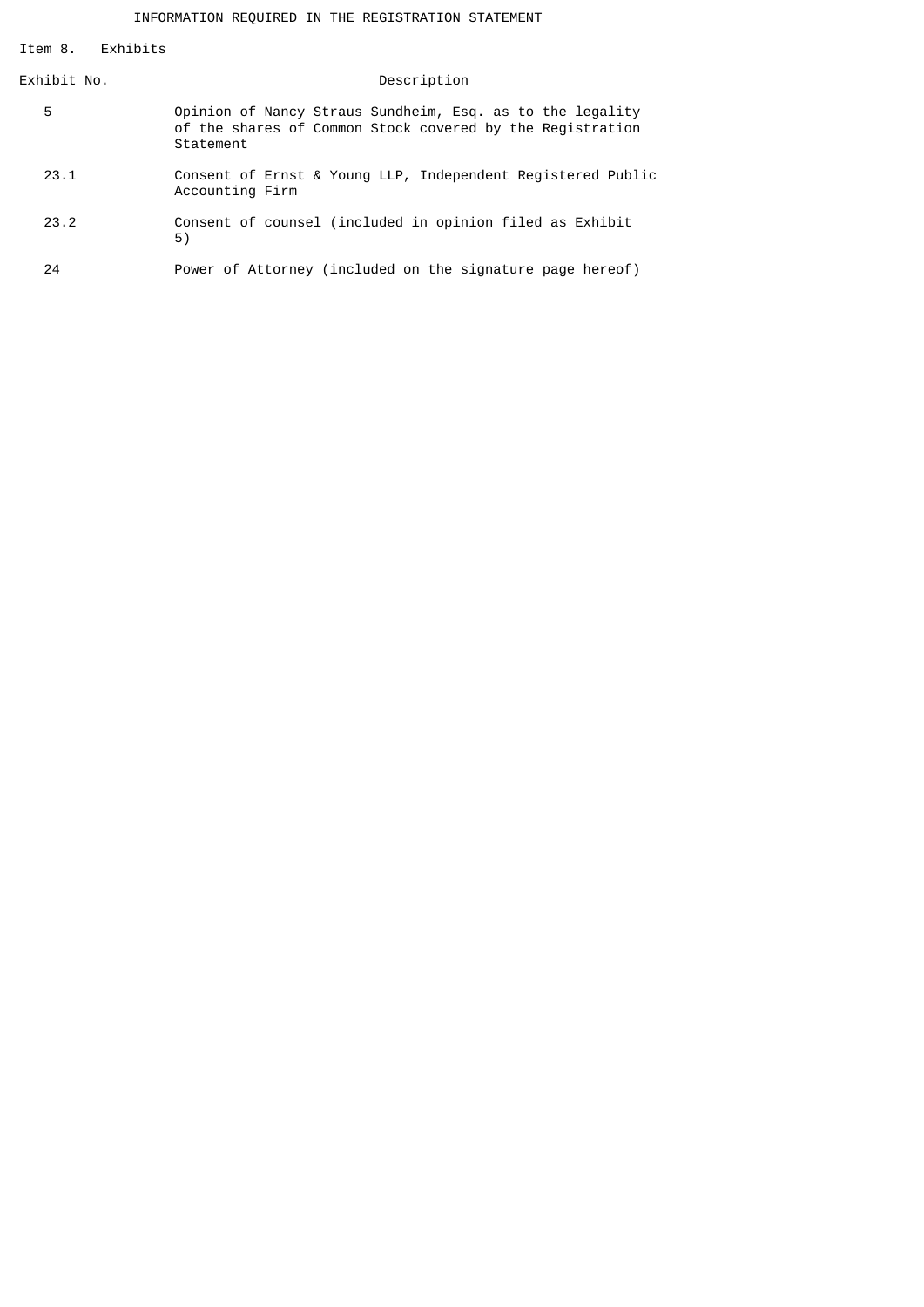#### SIGNATURES

 Pursuant to the requirements of the Securities Act of 1933, the registrant certifies that it has reasonable grounds to believe that it meets all of the requirements for filing on Form S-8 and has duly caused this Registration Statement to be signed on its behalf by the undersigned, thereunto duly authorized, in the Township of Whitpain, Commonwealth of Pennsylvania, on May 1, 2007.

### UNISYS CORPORATION

 By:/s/Joseph W. McGrath ----------------------- Joseph W. McGrath President and Chief Executive Officer

#### POWER OF ATTORNEY

 Each person whose individual signature appears below hereby authorizes Joseph W. McGrath, Janet Brutschea Haugen, and Nancy Straus Sundheim, and each of them, with full power of substitution and full power to act without the other, his or her true and lawful attorney-in-fact and agent in his or her name, place and stead, to execute in the name and on behalf of such person, individually and in each capacity stated below, any and all amendments (including post-effective amendments) to this Registration Statement and all documents relating thereto, and to file the same, with all exhibits thereto and other documents in connection therewith, with the Securities and Exchange Commission, and generally to do all such things in his or her name and on his or her behalf in his or her respective capacities as officers or directors of Unisys Corporation to comply with the provisions of the Securities Act of 1933, as amended, and all requirements of the Securities and Exchange Commission.

 Pursuant to the requirements of the Securities Act of 1933, this Registration Statement has been signed by the following persons in the capacities indicated on May 1, 2007.

Signature **Title** 

 $-$  --------  $-$ 

Joseph M. Munnelly **Example 20** officer)

/s/ Joseph W. McGrath President and Chief Executive - ------------------------- Officer (principal executive officer) and Director

/s/ Janet B. Haugen Senior Vice President and Chief - ----------------------- Financial Officer (principal Janet B. Haugen financial officer)

/s/ Joseph M. Munnelly Vice President and Corporate Controller (principal accounting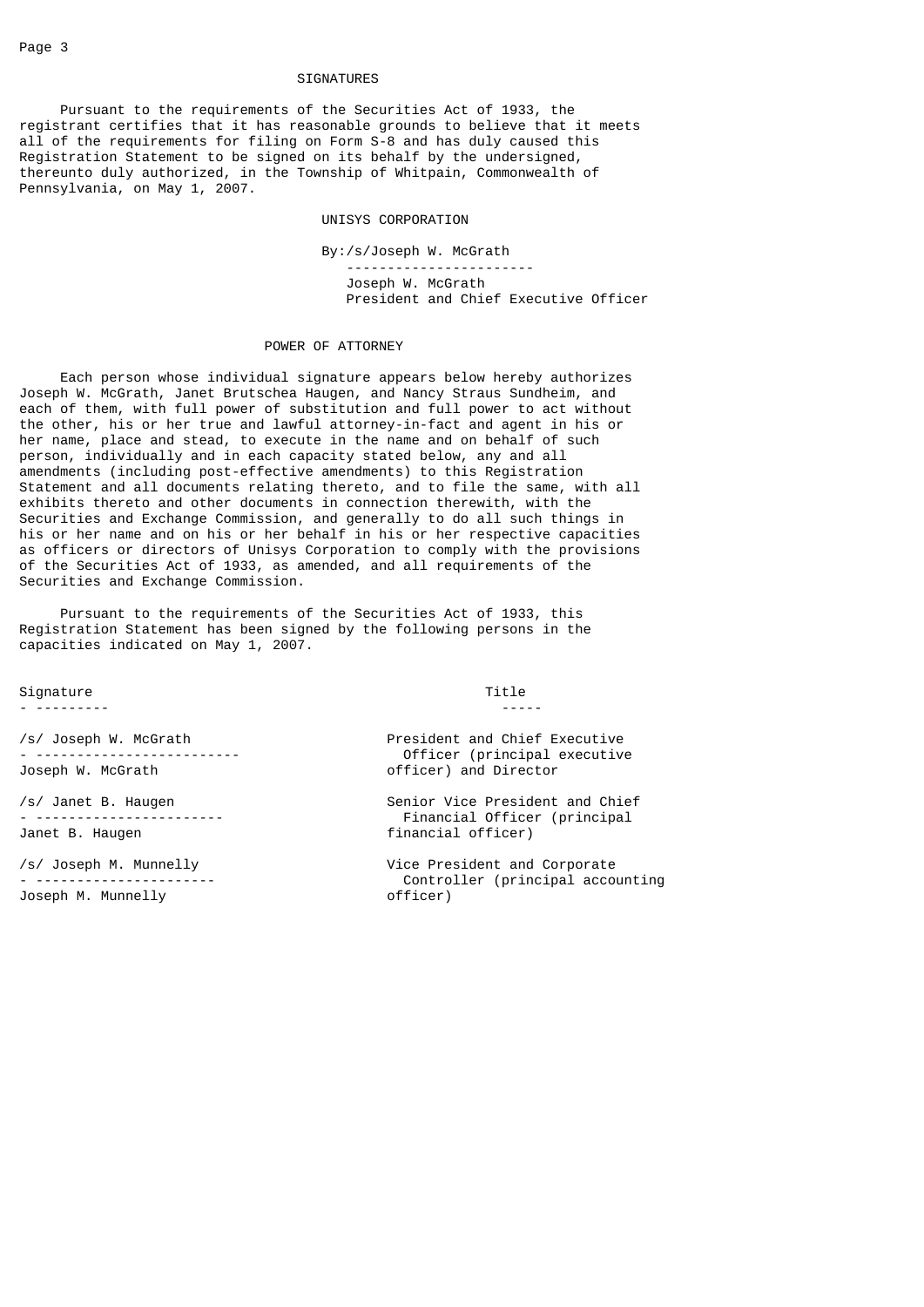# Page 4

| $/s/$ J.P. Bolduc                       | Director                              |
|-----------------------------------------|---------------------------------------|
| J.P. Bolduc                             |                                       |
| /s/ James J. Duderstadt<br>. <u>.</u> . | Director                              |
| James J. Duderstadt                     |                                       |
| /s/ Henry C. Duques                     | Chairman of the Board<br>and Director |
| Henry C. Duques                         |                                       |
|                                         | Director                              |
| Matthew J. Espe                         |                                       |
| /s/ Denise K. Fletcher                  | Director                              |
| Denise K. Fletcher                      |                                       |
| /s/ Edwin A. Huston                     | Director                              |
| Edwin A. Huston                         |                                       |
| /s/ Clayton M. Jones                    | Director                              |
| Clayton M. Jones                        |                                       |
| /s/ Leslie F. Kenne                     | Director                              |
| Leslie F. Kenne                         |                                       |
| /s/ Theodore E. Martin                  | Director                              |
| Theodore E. Martin                      |                                       |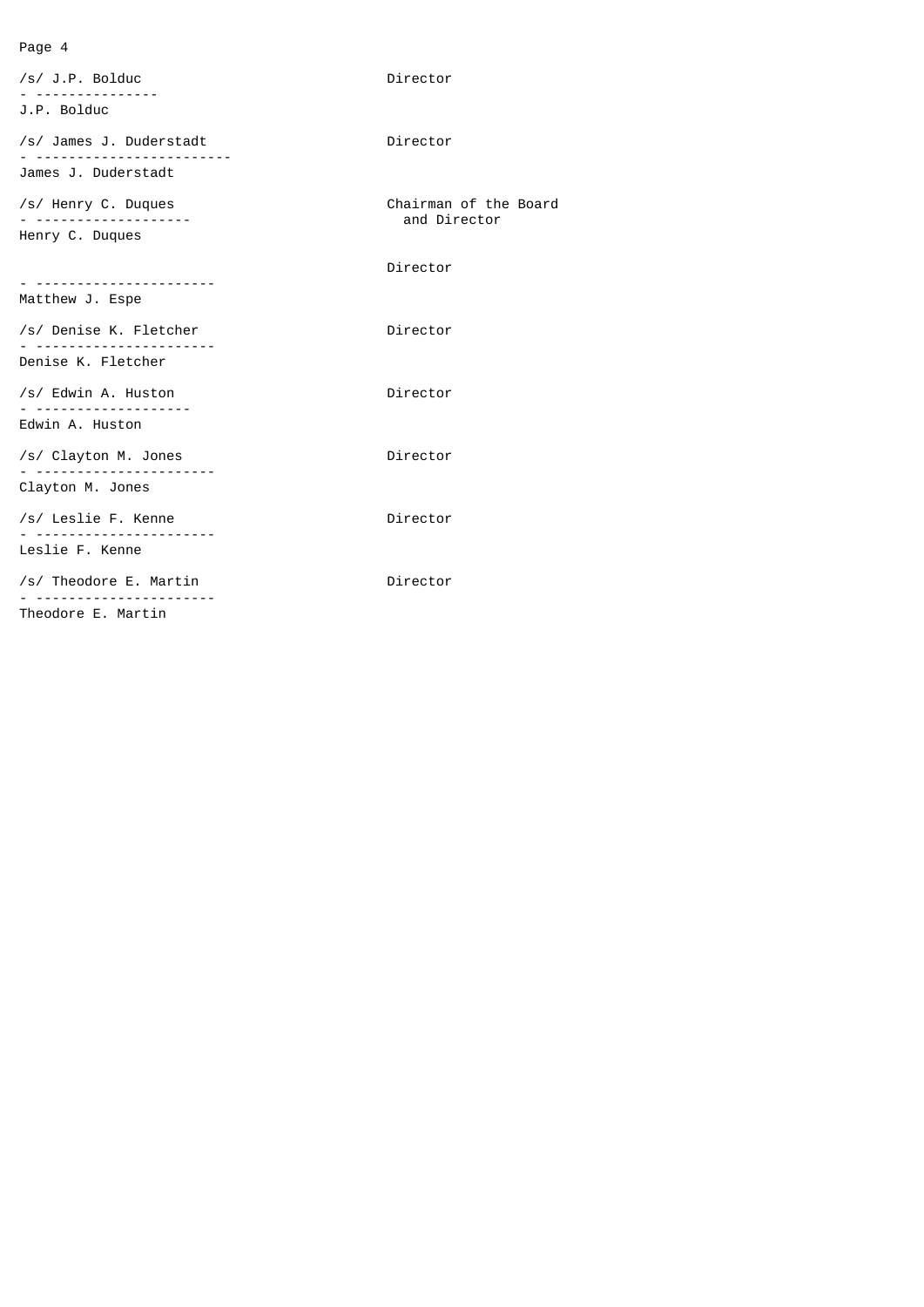# EXHIBIT INDEX

| Exhibit<br>No. |                                                                                                                                     |
|----------------|-------------------------------------------------------------------------------------------------------------------------------------|
| 5              | Opinion of Nancy Straus Sundheim, Esq. as to the legality<br>of the shares of Common Stock covered by the Registration<br>Statement |
| 23.1           | Consent of Ernst & Young LLP, Independent Registered Public<br>Accounting Firm                                                      |
| 23.2           | Consent of counsel (included in opinion filed as Exhibit 5)                                                                         |
| 24             | Power of Attorney (included on the signature page hereof)                                                                           |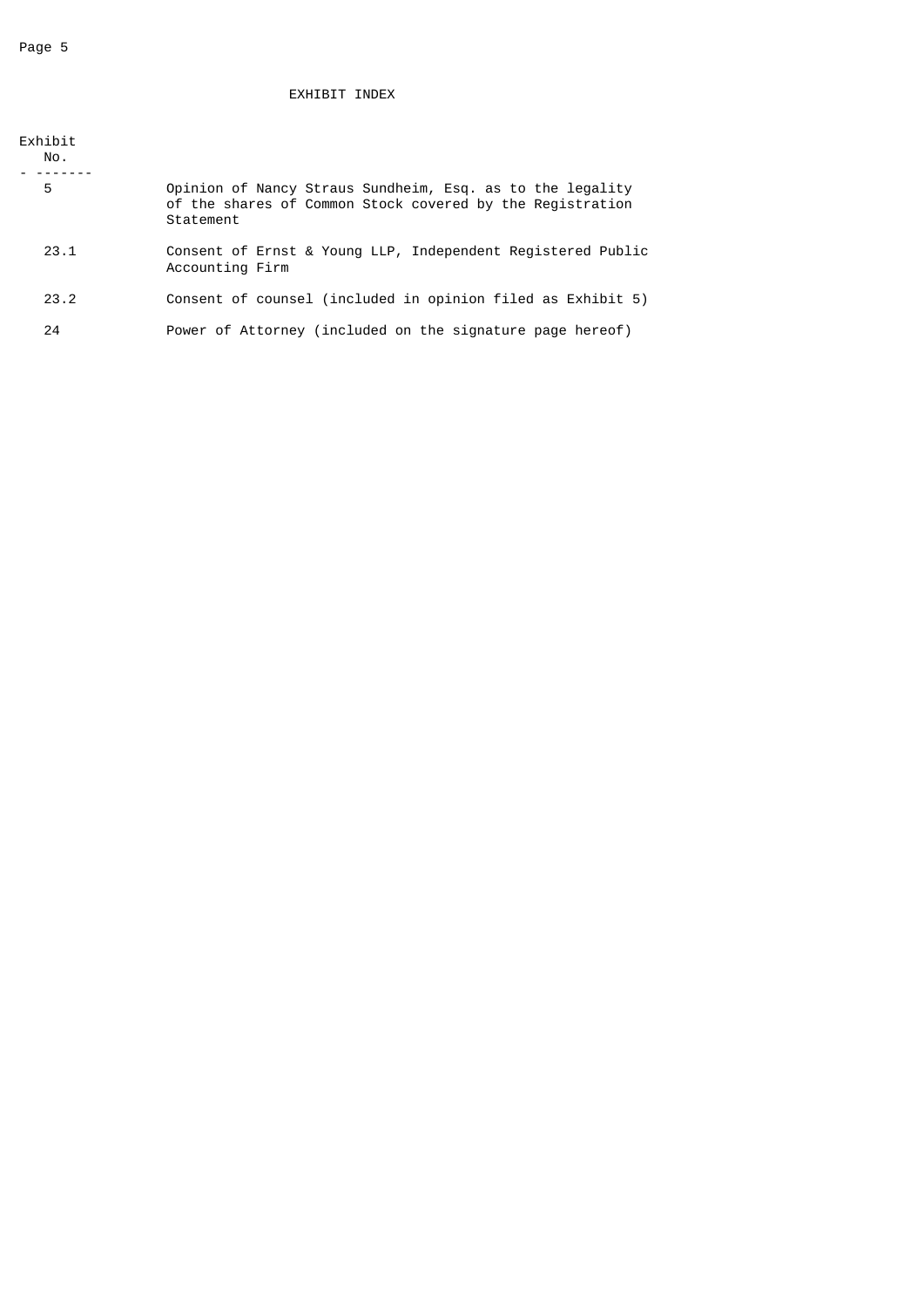May 1, 2007

Unisys Corporation Unisys Way Blue Bell, PA 19424

Re: Unisys Corporation Registration Statement on Form S-8 relating to the Unisys Savings Plan

Ladies and Gentlemen:

I am the Senior Vice President, General Counsel and Secretary of Unisys Corporation, a Delaware corporation (the "Company"), and am rendering this opinion in connection with the registration of an additional 20,000,000 shares (the "Shares") of the Company's Common Stock, par value \$.01 per share, on a registration statement on Form S-8 (the "Registration Statement") filed pursuant to the Securities Act of 1933, as amended (the "Act"). The Shares will be offered and sold pursuant to the Unisys Savings Plan (the "Plan").

I have reviewed the Registration Statement, the Company's Certificate of Incorporation and By-laws and such corporate records and other documents and have made such investigations of law as I have deemed appropriate for purposes of giving the opinion hereinafter expressed.

Based upon the foregoing and subject to the limitations set forth below, I am of the opinion that the Shares will be, when issued in accordance with the terms of the Plan, validly issued, fully paid and non-assessable.

With respect to the opinion set forth above, I have assumed that the consideration to be received by the Company upon the issuance of any Shares will be at least equal to the par value of such Shares.

I hereby consent to the filing of this opinion as Exhibit 5 to the Registration Statement. In giving such consent, I do not thereby admit that I am an expert with respect to any part of the Registration Statement within the meaning of the term "expert" as used in the Act or the rules and regulations issued thereunder.

This opinion is limited to the General Corporation Law of the State of Delaware.

Very truly yours,

Nancy Straus Sundheim